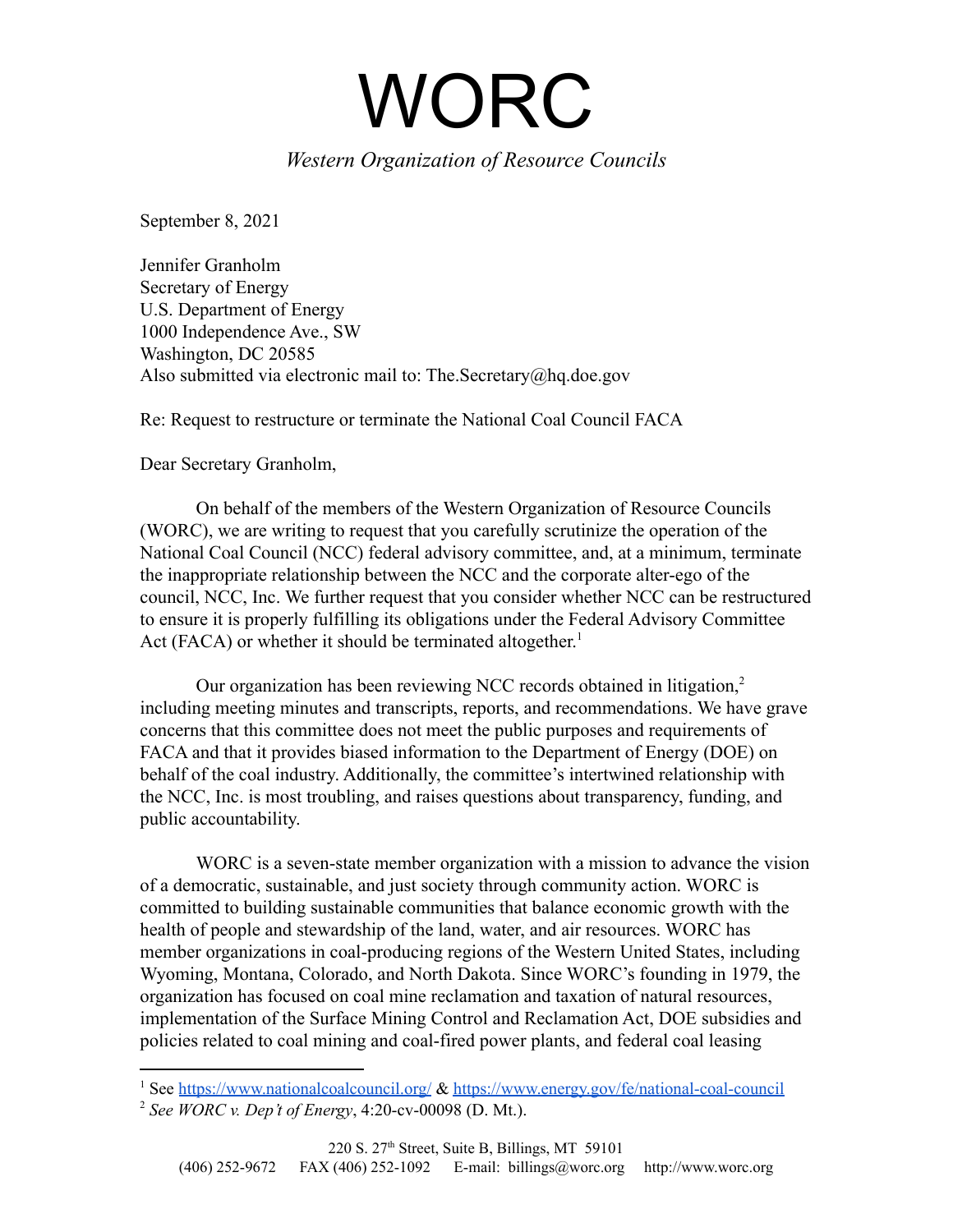activities of the Department of the Interior. WORC and its members have a keen interest in and are directly affected by policies of the federal government that promote coal-based energy, carbon capture and sequestration at coal plants, and coal extraction for non-energy purposes, such as carbon fiber or advanced manufacturing.

The NCC is an advisory committee organized under FACA, a sunshine law designed to promote transparency and balance in the operation of committees of private individuals that provide advice to the federal government at the government's request. *See* 5 U.S.C. App. 2. Uniquely, however, a parallel organization called NCC, Inc. operates as a 501(c)(6) trade association, with the exact same membership as the NCC. NCC, Inc. is funded by private contributions from the same coal companies that make up NCC's membership. WORC's litigation about the transparency obligations of NCC, Inc. is ongoing, and a federal judge recently found that NCC, Inc. was the indistinguishable "alter ego" of the NCC, with identical members, purpose, and leadership as the federal committee. *Niskanen Ctr., Inc. v. U.S. Dep't of Energy*, 328 F. Supp. 32 1, 11 (D.D.C. 2018). It is highly problematic for a federal advisory committee to have a corporate alter-ego structured as a non-profit trade association for regulated industry. It is particularly troubling when there appear to be no clear lines of separation between the federal entity and the mirroring industry association.

WORC has been following with interest what policies the NCC is recommending that DOE implement – especially those having to do with funding. In reviewing information about the NCC, including the recently compiled administrative record in *WORC v. Dep't of Energy*, our members and staff have become gravely concerned about the level of direct and exclusive access and influence of the coal industry within the NCC and through it on the DOE. The lack of balance in views and perspectives in the NCC membership is glaringly obvious in the meeting transcript materials, which show that NCC meetings are devoid of any counterbalancing perspectives from individuals or organizations working to address the negative impacts of coal extraction or its burning for power generation. Such perspectives are crucial to ensure taxpayer funds are being invested wisely.

As is clear from the records we have obtained, the NCC's work, funding, and structure is intertwined with the coal industry to a degree that is breathtaking for what is ostensibly a government entity. The records show that NCC events, often including dinner, drinks, and social time, are funded by the coal industry, and that this funding blatantly influences the work of the NCC. For example, at one recent NCC meeting, the federal advisory committee received a presentation on NCC, Inc.'s financing, in which the speaker lauded the approval of new appointments by the DOE Secretary to the NCC because they would generate additional revenue for NCC, Inc. At another meeting of the federal committee, a speaker called upon members to become dues paying members and sponsors of NCC, Inc. No federal advisory committee should function as a revenue-generation tool for a private trade association, but the NCC clearly has.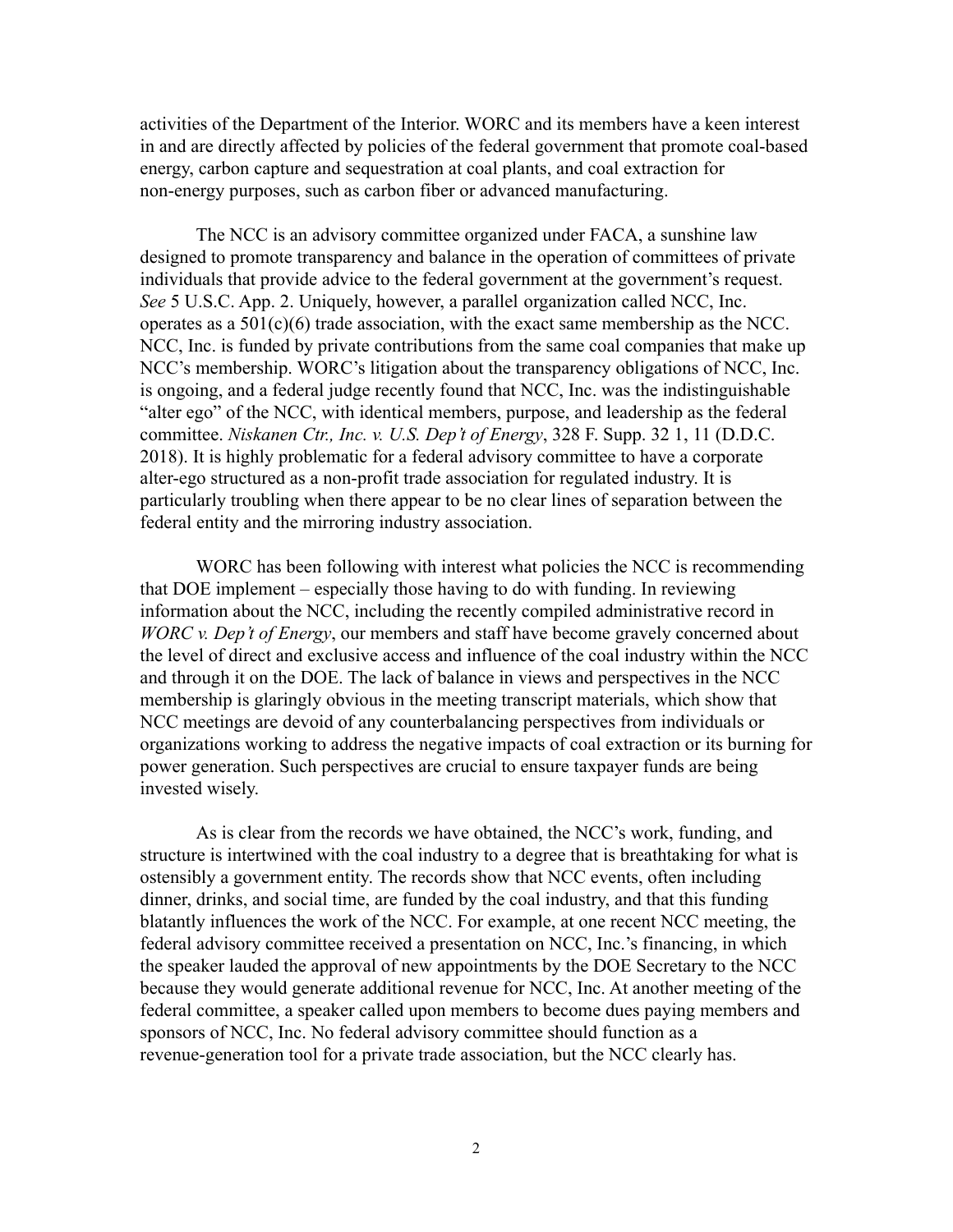The membership and funding structure of the NCC has translated into open efforts by this federal advisory committee to engage in policy advocacy, rather than simply rendering vetted advice to the DOE. For example, the Council appears to believe that it has a single-focus policy mission of propping up the coal industry. One NCC speaker put it best when he said, "the single most important priority for the committee" is to "preserve and rejuvenate the existing coal fleet." In another instance, the Chairman of an NCC subcommittee admitted that while the NCC seeks to give the DOE the advice it seeks, the NCC has a parallel goal of, "at the same time, serving our own strategic objectives." FACA exists to facilitate the collection by federal agencies of advice and research from third parties; the statute was not designed to facilitate organized industry associations pursuing their strategic objectives via federal policymaking.

In practice, as expected for an industry association in the guise of a FACA, NCC speakers exhibit pro-coal biases, with occasional open bashing of counter perspectives coming from the conservation community or those with differing political views. For instance, a speaker at a NCC event in 2018 remarked, "[I]magine where we would be if we were a year and three months into the Hillary Clinton Administration." He further remarked "You may [] see it differently, but it's my stance that the time for cooperation and placating the environmental left is over. The idea that the environmentalists care at all about the future of coal or coal miners is obviously false. . . No concessions to the environmental lobby are in your best interest. They are dead set not on limiting your business, but destroying it."

Similarly, former DOE Secretary Rick Perry, a blatant industry ally, felt comfortable delivering highly political remarks to the NCC to applause from the group, saying, "The problem with some of my friends on the other side is, it's not their utopian views - - well. It's more so how, that they legislate and regulate in ways that are detrimental to the overall well-being of the citizens of this country. . . [the Obama Administration] prioritized carbon reductions at the expense of the American worker. And Americans responded. So with the stroke of a pen, this president began dismantling the Left's war on coal."

In an almost comical example of the pro-coal sentiment of the NCC, the Director of the National Energy Technology Laboratory at the time, Grace Bochenek, led NCC meeting attendees in a "COAL" cheer: